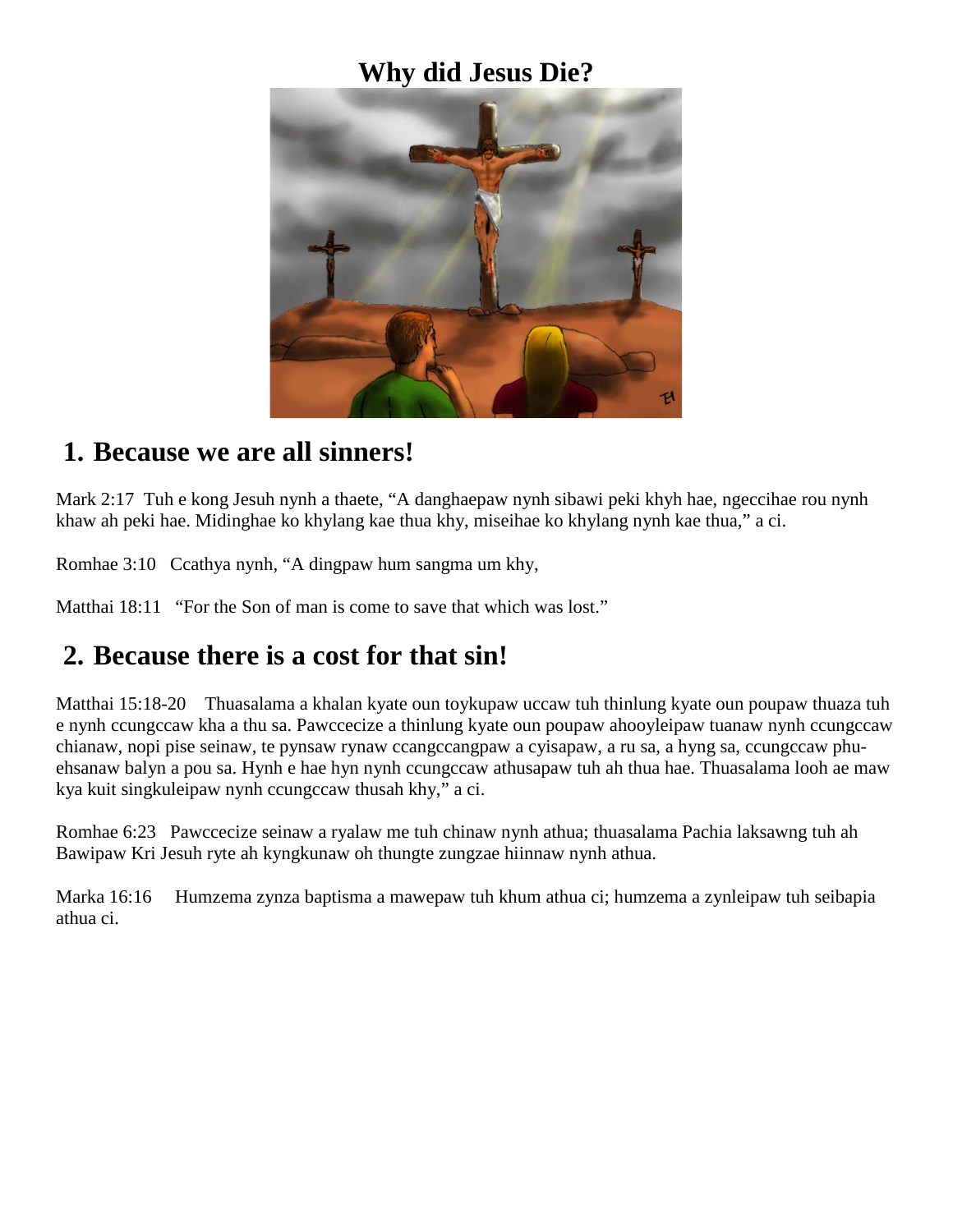

**There is a cost for sin!**

## **3. Because Jesus died and paid for our sins on the cross!**

Matthai 1:21 Ccapaw oun sah ciza Jesuh cite min na phu ci, pawccecize a ccungccawhae kha mih seinaw kyate a khum cih hae", cite a hopya.

Marka 1:15 "Ccyh phe ccinvaeza, Pachia Peenaw anaevae! Nae seinaw ngaesikuh ohla Thehooy Bya kha zyn oh!" a ci.

Romhae 5:8 Thuasalama Pachia nynh pawciciatemou oun sungsah ci paw a langsakuvae; misei ah thua lyaccya nin oh khe ah hanlang Kri tuh a chi!

Johan 3:16 Pawccecize Pachia nynh laephi hyn eih a sungsah keiccuze a Ccapaw hoithypaw oun pyaza amaw a zynpaw miakaw tuh chivaelang khyh haeza zungzae hiinnaw ah hoi cih hae.

Matthai 18:11 "For the Son of man is come to save that which was lost."

## **4. Salvation is a free gift, not by good works. You must take God's word for it, and trust Jesus alone!**

Zuituhae 4:12 Khumnaw tuh amaw kya kyalyate nynh muih kho athua; laephi pynpi kya Pachia nynh oun pyapaw ccangpaw khumtu te miccangpaw khum khotu humsangma um khy," a ci.

Efesahae 2:8-9 Pawccecize Pachia ngaethyathuasanaw thungte khumpaw nah thua ohza khumpaw nah thua ohpaw tuh nae zynnaw liate nynh athua. Nanin zuakunaw keiccuze khum nah thuanaw ohpaw tuh thuakhy, Pachia laksawng nynh athua, tukeiccuze tuh e kong kya hum ccungccaw nynh sangma pookuh kho khy.

Titus 3:5 kaenin tuh oun khum. Kaenin nynh hooynaw kae raenaw keiccu thualeite a thawccinaw liate oun khumza Thya Muisaw nynh oun singnaw thungte puithawnaw te hiinthawnaw oun pya.